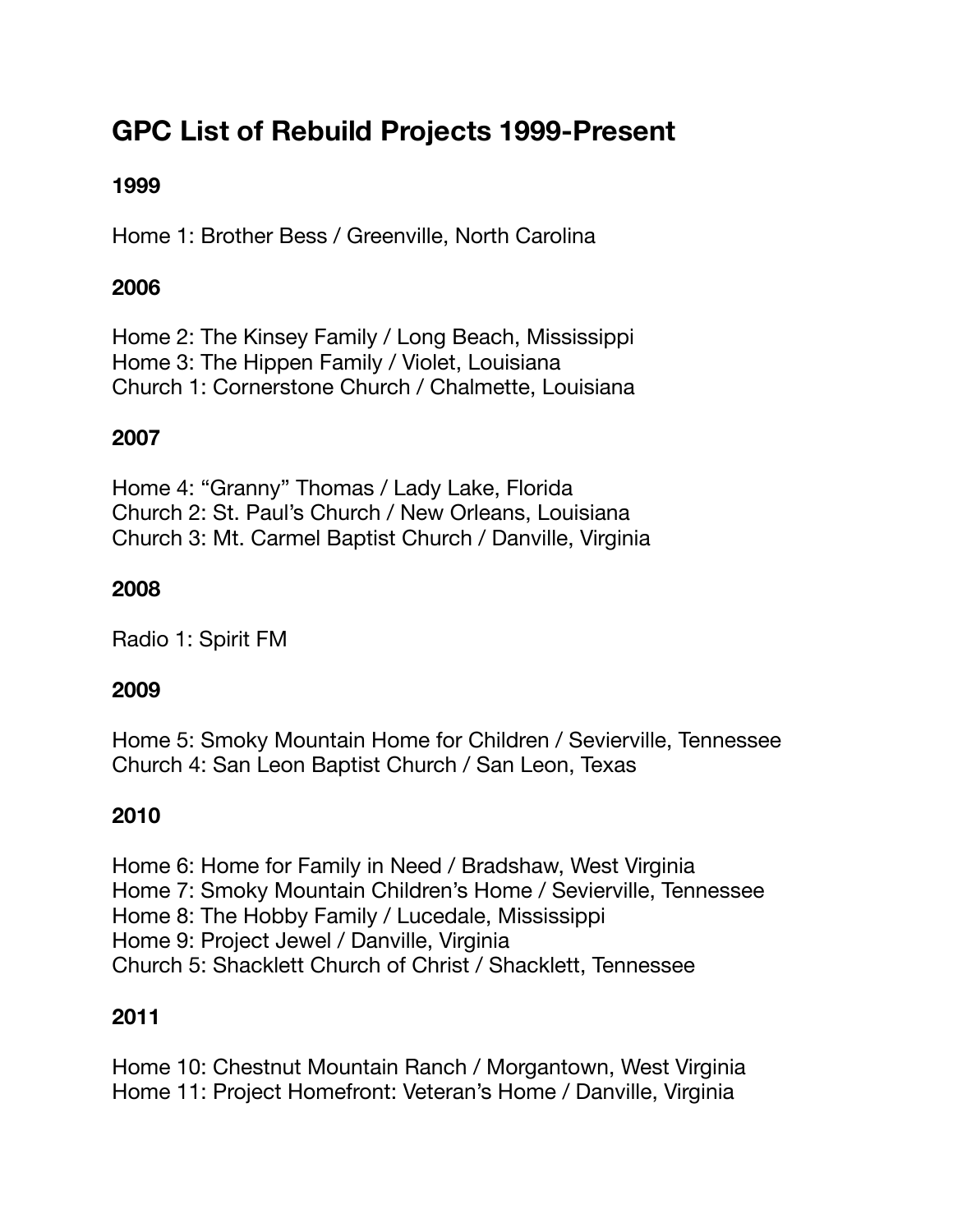Home 12: Smoky Mountain Children's Home / Sevierville, Tennessee Homes 13- 20: Eight Homes for 14 Families / Boutin, Haiti

# **2012**

Home 21: Pastor's Home / Chalmette, Louisiana Home 22: The Braidwood Project / Casar, North Carolina School 1: Elementary School / West Liberty, Kentucky Home 23: Smoky Mountain Children's Home / Sevierville, Tennessee

## **2013**

Home 24: Rogers Family / Moore, Oklahoma Home 25: Linger Family / Moore, Oklahoma Home 26: Malone Family/ Danville, Virginia Radio 2: JOY FM / Winston Salem, North Carolina

## **2014**

Home 27: Chestnut Mountain Ranch / Morgantown, West Virginia Church 6: North Shore Worship Center / Covington, Louisiana Domestic Violence Shelter / Danville, Virginia Radio 3: WPER / Fredericksburg, Virginia Home 28: Hodges Family / Louisville, Mississippi Home 29: Smoky Mountain Children's Home / Sevierville, Tennessee

#### **2015**

Home 30: Heart of Florida Youth Ranch / Citra, Florida School 2: Elementary School / Penigot, Haiti Home 31: Chestnut Mountain Ranch / Morgantown, West Virginia Home 32: Smoky Mountain Children's Home / Sevierville, Tennessee Homes 33 and 34: Mobile Homes/ McAlister Family's / Johnsonville, SC

#### **2016**

Home 35: Tanner Family / Johnsonville, South Carolina Home 36: Mobile Home for Family (WV Flood) / West Virginia Home 37: Rebuilding Hope (Nancy Harris) Appomattox, Virginia

#### **2017:**